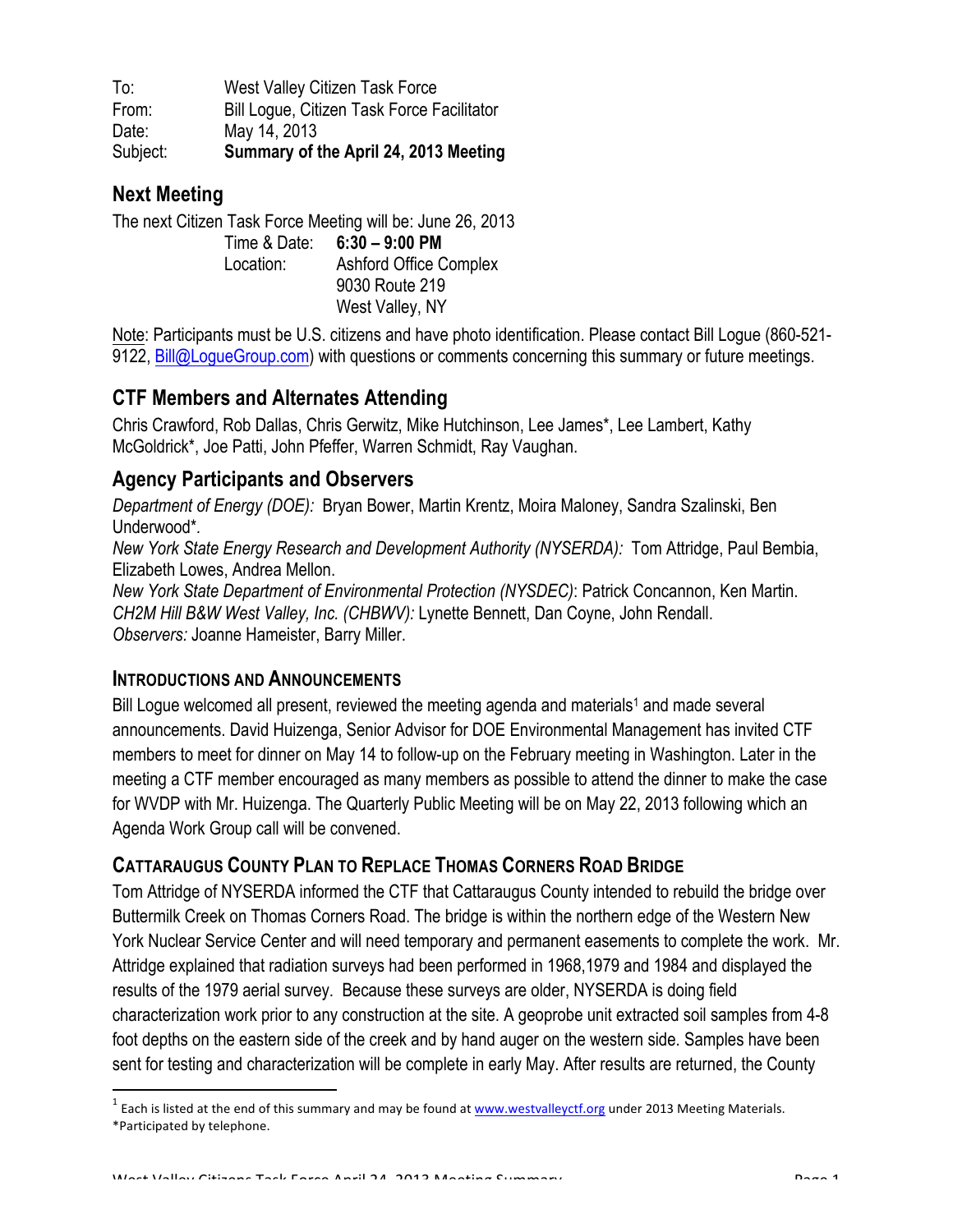will begin work and NYSERDA will support the work with radiological safety coverage as informed by the results of the radiological characterization.

# **FISCAL YEAR 2013 & 2014 BUDGET UPDATE**

Bryan Bower from DOE provided an update on the 2013 and 2014 budget status. He showed graphic representations of how each dollar of Environmental Management (EM) funding is spent per mission area and also by project and the EM FY 2014 funding request. (Available online with the meeting materials.) The WVDP 2014 budget request is \$66 million. Mr. Bower stated that, on a positive note, because the sequestration funding is based on the FY 2012 budget not on the 2013 budget request, WVDP could receive approximately \$14 million more than was expected. However, this is subject to reprogramming decisions of DOE EM and the capacity to use the funds during the remainder of the fiscal year. A question was raised about a statement being made by Senator Schumer that funding was substantially less than described. Mr. Bower responded that it was possible the Senator was reacting to proposed FY 2013 numbers not those from sequestration. The point was made by a CTF member that even \$66 million is not enough as \$75 million is what was anticipated in the Environmental Impact Statement. Mr. Bower reviewed how funding is allocated at WVDP among: excess facilities deactivation and decommissioning; transuranic (TRU) and mixed/low-level waste (LLW) disposition; and safeguards and securities.

## **PROJECT UPDATE**

Dan Coyne of CHBWV presented a project update. At the outset he noted that if the 2013 additional funding from DOE as a result of sequestration is received CHBWV will work with DOE to set joint priorities and execute the additional work. Priorities might include continuation of legacy waste shipment and procurements for the high-level waste (HLW) storage. There could be a temporary increase in the workforce and the company has spoken with the International Association of Machinists about this.

**Safety.** Mr. Coyne stated CHBWV has worked 164 days without a lost-time accident or illness. Injuries have not occurred in high hazard areas but in the parking lot and offices. Consequently employees have begun developing a wellness campaign with the focus of reducing soft-tissue injuries. Mr. Coyne also explained other initiatives CHBWV was working on including the Voluntary Protection Program (VPP) the STAR program to achieve these safety recognitions in CHBWV's name. They are now held on an interim basis based on prior contractors performance. The first STAR was awarded in the 1990's and been held since.

**Milestone 1.** The HLW cask transporter specification/preliminary design for procurement was approved. The repair to the Vitrification Cell shield door went more quickly than expected resulting in lower dose exposure for workers than anticipated. The design and planning for the HLW canister storage pad continues and bidders are being pre-qualified.

**Milestone 2.** Mr. Coyne reviewed the status of legacy waste processing, shipping and disposal. The current emphasis is on preparing waste for shipment. If additional funding is available additional waste shipping will be explored.

**Milestone 3.** The Main Plant Process Building (MPPB) deactivation continues with ongoing removal of asbestos containing material and piping. The lower extraction aisle is now demolition ready. In the Vitrification Facility the Vit Cell aisle deactivation is complete, as is the airlock door repair. Some of this work is high-dose. A Brock remote process tool in the Chemical Process Cell is too contaminated to repair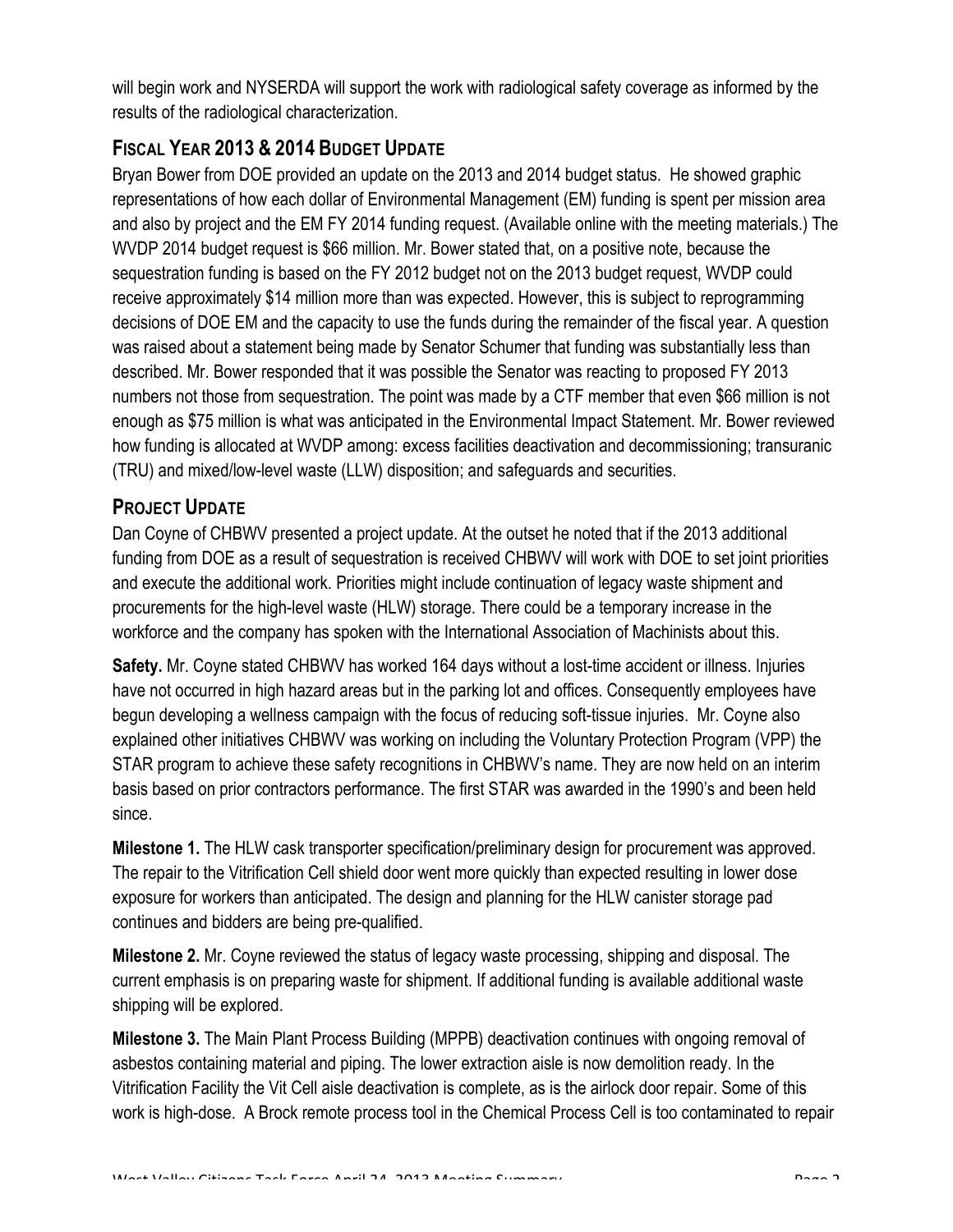and is in the process of being packaged as waste. The contamination is largely from airborne material sticking to tracks, hydraulic fluids, and air intakes of the Brock. It will be cleaned with air and water before disposal. With cold, dark and dry activities in the MPPB, supplemental electrical heating units are being installed to replace the steam heating. A site water system consisting of wells is being designed to reduce reliance on the dam and reservoirs. A CTF member commented that the reservoir should not be abandoned without some long-term planning first – it was suggested that some type of environmental review be completed before abandonment. In response to other questions Mr. Coyne noted that dam work continues, there is no known contamination in the reservoirs and that upkeep of the area is necessary because the adjacent rail line will be used in the future.

**Milestone 4.** The 01-14 building demolition is continuing, as is other balance of site facility work. Construction debris waste shipments continue. The 01-14 demolition is acting as a proof of concept for the MPPB demolition.

Mr. Coyne reviewed the near term work plan. Additional questions/comments were asked/offered by CTF members. A member suggested that the CTF be prepared to discuss with Mr. Huizenga what could be done if funding were at \$75 million and that no funds should be wasted. In response to a question from a CTF member regarding the schedule for MPPB demolition, Mr. Coyne stated that he could not give specific timelines for the various potential funding levels. The current plan, based on \$60 million annually, is for canister relocation to be complete in late 2014 or early 2015 with 2 years of MPPB demolition to follow.

A brief discussion ensued about air monitoring. The first quarter data is indistinguishable from background. A CTF member expressed concern about the sensitivity/analytical method detection capabilities and his understanding that the current set-up does not record over time, a reading that would indicate the cumulative effect. The sample frequency of the ambient air monitors, the stack monitors and the construction area air monitors will be checked and provided to the CTF. In the future a technical presentation will be given on this issue including a comparison of the results from the MPPB stack and ambient air results.

An observer stated that he believed the EPA recently raised the level of what is harmful radiation. Mr. Rendall of CHBWV stated that EPA is very involved in this project and attends monthly meetings to keep informed about the project.

#### **CTF DISCUSSION OF HIGH-LEVEL WASTE – AESTHETICS OF CASK STORAGE SYSTEM**

The CTF discussed long-term aesthetics of the HLW storage pad and casks. The casks will be 14-16 feet tall and have a licensed design life of 50 years. Several members noted local weather conditions and impacts on concrete and questioned whether the integrity of the system could survive freeze/thaw without spalling or deteriorating. Mr. Rendall stated that he had viewed other casks in similar locations and they were performing well and that no additional coating is intended other than an application to cure the concrete. CHBWV will do a presentation on this at a future meeting.

After discussing the aesthetics, several members stated that their perspective had changed and the group agreed that, while not attractive, funding is best spent on the cleanup rather than appearance. Several commented that seeing the casks might remind people that the work is not complete if this waste is not removed under the WVDP Act.